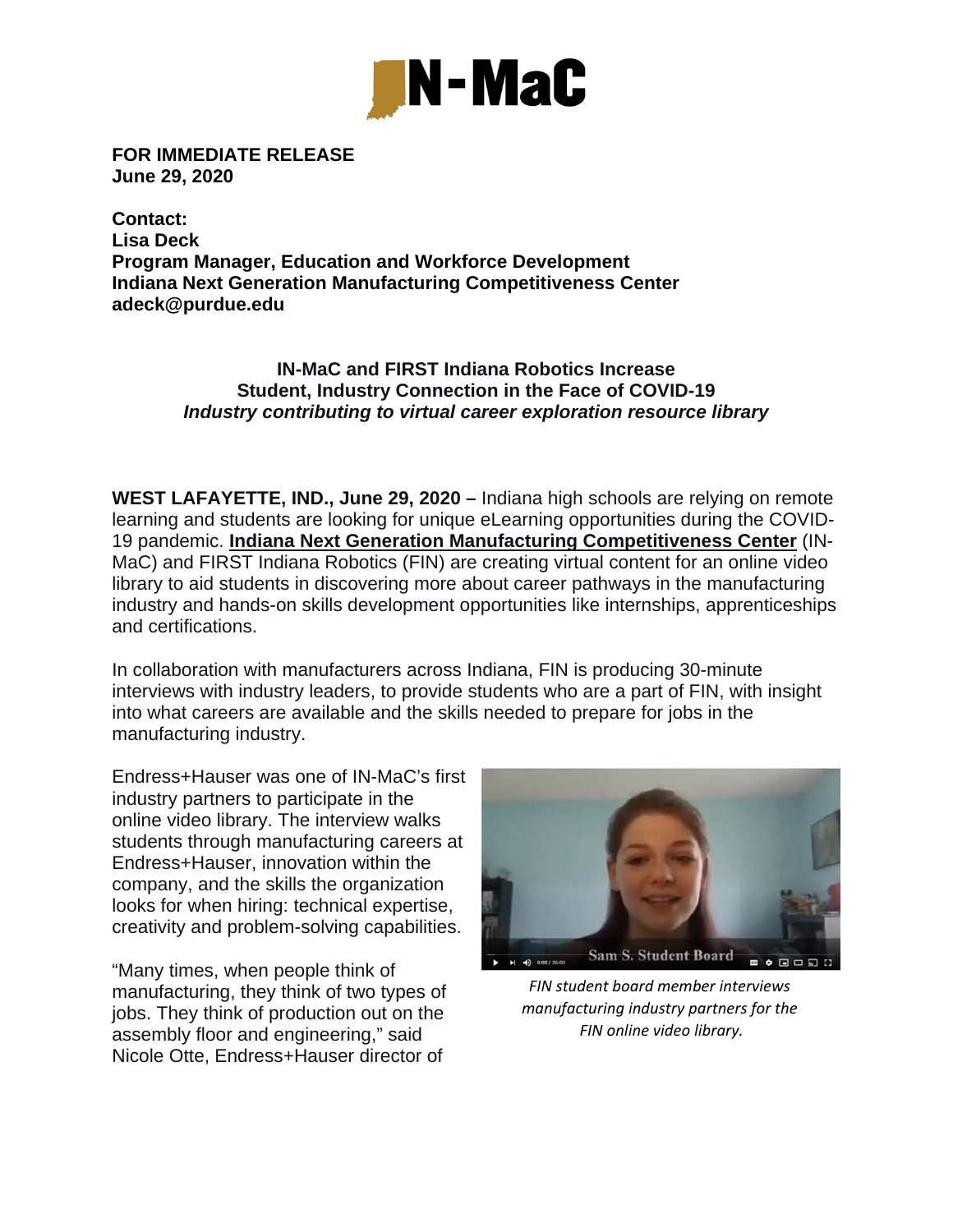

workforce development. "Those are only two of the numerous careers you can have in the industry. Manufacturing offers a wealth of high-demand, high-wage opportunities for workers with a wide range of backgrounds and experiences. Whether it is sales, marketing, finance, HR, tech support, logistics or engineering, our team will find the right fit."

"From Endress+Hauser to Nipro Pharma Packaging, industries in Indiana are helping us continue to develop our future workforce and challenge perceptions of manufacturing," said Lisa Deck, IN-MaC program manager education and workforce. "Students are looking for content and connection. The goal is to provide access to our industry partners and provide knowledge about the wealth of opportunities in manufacturing and the steps they can take to prepare for a successful future."

Throughout the year, the FIN robotics community provides mentorship, hands-on learning, and knowledge to Indiana high school teachers and students. FIN also hosts multiple events and competitions.

 "The hardest thing is that before COVID-19, our teams from across the state would all be together to celebrate their achievements," said Renee Becker-Blau, FIN president. "Students should know that we are providing support and resources for them to access virtually. We can still be a community even if we can't be face to face during this unprecedented time."



*Teammates from FRC Team 8232 making adjustments to their robot prior* 

Additional industry partners are needed to create content for the online video library. To learn more about this initiative and to schedule a 30-minute interview, contact info@indianafirst.org. *competition.*

# # #

**About IN-MaC:** IN-MaC provides programs and services to enhance the talents and capabilities of Indiana's present and future workforce by facilitating connections between educators and industry to catalyze the formation of near-term and long-term skills in a highly accessible manner across Indiana. IN-MaC supports a variety of STEM-type, skilled trades, degree (associates and undergraduate) and certificate programs.

**About FIRST Indiana Robotics:** FIRST Indiana Robotics (FIN) is an organization dedicated to growing *FIRST* (For Inspiration and Recognition of Science and Technology) robotics programs in the state of Indiana. *FIRST* is a multinational nonprofit organization that aspires to transform our culture, making science, math,